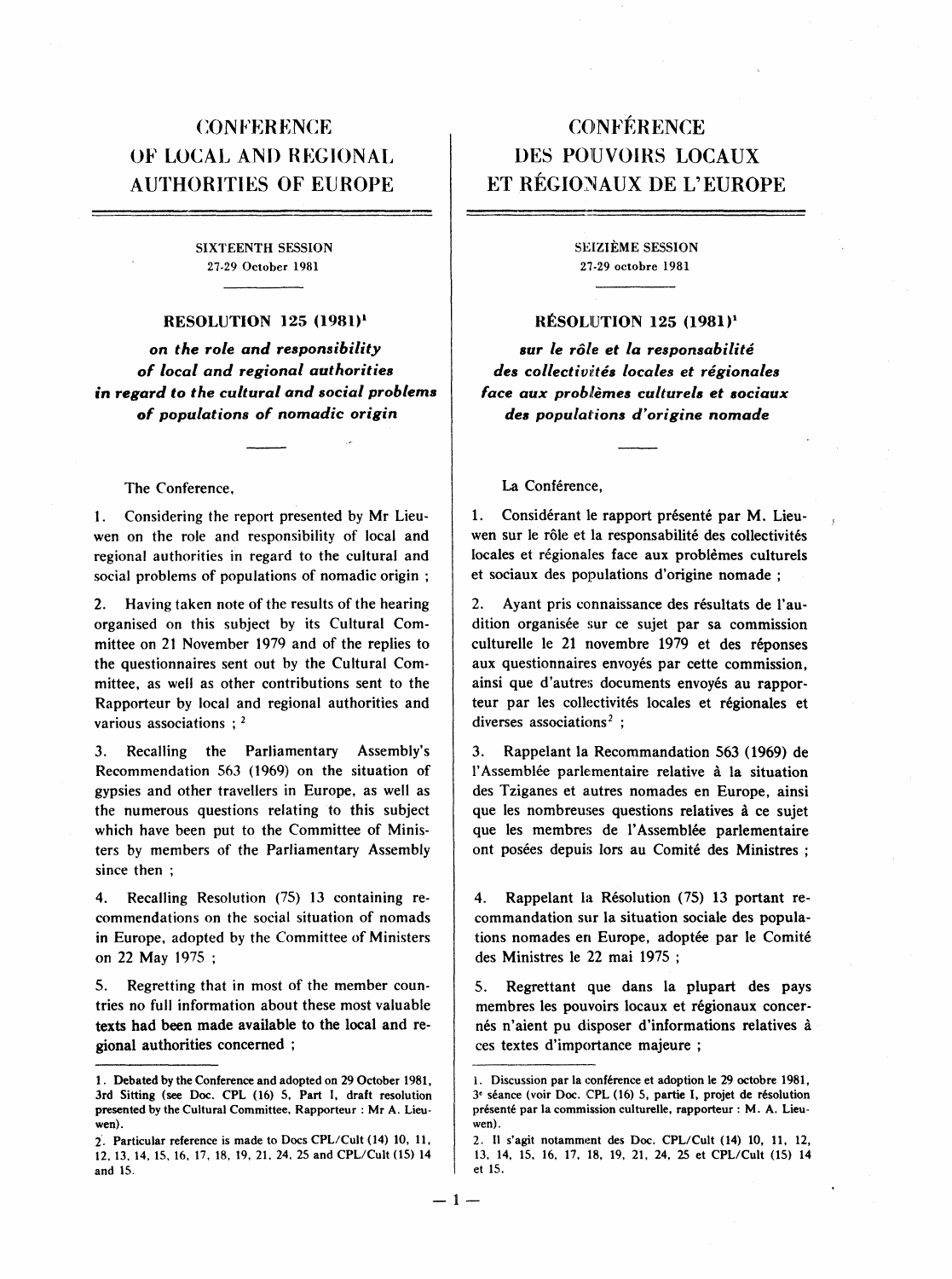6. Noting with concern that despite the efforts undertaken in certain countries and, in particular, by certain local and regional authorities, the general situation of travelling people and especially gypsies has not been notably improved since the adoption of the Assembly's recommendation;

7. Considering the numerous difficulties and sometimes humiliating situations encountered not only by travelling people themselves but also by local and regional authorities concerned;

8. Noting that some of these problems are due to the fact that it is becoming ever more difficult to maintain a nomadic way of life in a modern European society where most of the rights and obligations of the citizens are linked to their residing in a fixed place and where intensive land use, especially in urban but also in rural areas, leaves little room for open spaces such as were used traditionally by travelling people, while at the same time industrialisation takes away the value of their traditional skills, by which they can no longer earn their living;

9. Noting that, on the other hand, people of nomadic origin who have been more or less forced to settle down have a tendency to cause problems due to the loss of their cultural and social identity, which is often linked to the nomadic way of life, and are unable to adopt from one day to the next the social and cultural patterns of the settled inhabitants of the community;

10. Convinced that notable progress will be achieved only if public opinion can be persuaded that minority groups-very often of a different ethnic origin and with a different way of lifemust be recognised as having the right to live among us on an equal footing and that they are entitled to the same rights and obligations as other citizens; this also implies that they should be fully rehabilitated where they have been subjected to persecution in the past;

11. Noting that material efforts alone will not improve the situation as long as prejudices persist, and that particular responsibility to combat such prejudices lies with the local and regional authorities concerned and with the travelling peoples themselves, who should make efforts to inform other people about themselves, about their cultural and social identity and the problems they encounter;

6. Préoccupée par le fait que, malgré les efforts entrepris dans certains pays et, en particulier, par certaines collectivités locales et régionales, la situation générale des gens du voyage et surtout des Tziganes ne s'est pas améliorée sensiblement depuis l'adoption de la recommandation de l'Assemblée ;

7. Considérant les multiples difficultés, voire les situations humiliantes rencontrées non seulement par les gens du voyage eux-mêmes, mais aussi par les pouvoirs locaux et régionaux concernés;

8. Notant que certains de ces problèmes sont dus au fait qu'il devient de plus en plus difficile de conserver un mode de vie nomade dans la société européenne contemporaine, la plupart des droits et des devoirs des citoyens étant liés à un domicile fixe, alors que l'usage intensif des sols, surtout en zone urbaine, mais également en zone rurale, ne laisse guère subsister les espaces ouverts où s'installaient dans le passé les gens du voyage, et que l'industrialisation prive ces derniers de la possibilité d'exercer leurs métiers traditionnels et, partant, de leur mode de subsistance;

9. Notant que, par ailleurs, les populations d'origine nomade plus ou moins contraintes à la sédentarisation ont tendance à poser des problèmes dus à la perte de leur identité sociale et culturelle, souvent liée au mode de vie nomadique, et sont inaptes à adopter du jour au lendemain les schémas sociaux et culturels des habitants sédentarisés;

10. Convaincue que des progrès sensibles ne pourront être obtenus que si le public est amené à reconnaître aux groupes minoritaires, très souvent d'origine ethnique différente et ayant un mode de vie différent, le droit de vivre parmi nous sur un pied d'égalité, avec des droits et des devoirs identiques à ceux des autres citoyens, ce qui implique notamment leur pleine réhabilitation là où ils étaient persécutés dans le passé;

11. Constatant que les efforts d'ordre matériel ne sauraient suffire à améliorer la situation tant que persistent les préjugés et considérant que la responsabilité de vaincre ces préjugés incombe plus particulièrement aux pouvoirs locaux et régionaux ainsi qu'aux gens du voyage eux-mêmes, qui devraient s'efforcer d'informer autrui de leur identité culturelle et sociale et des problèmes auxquels ils se heurtent;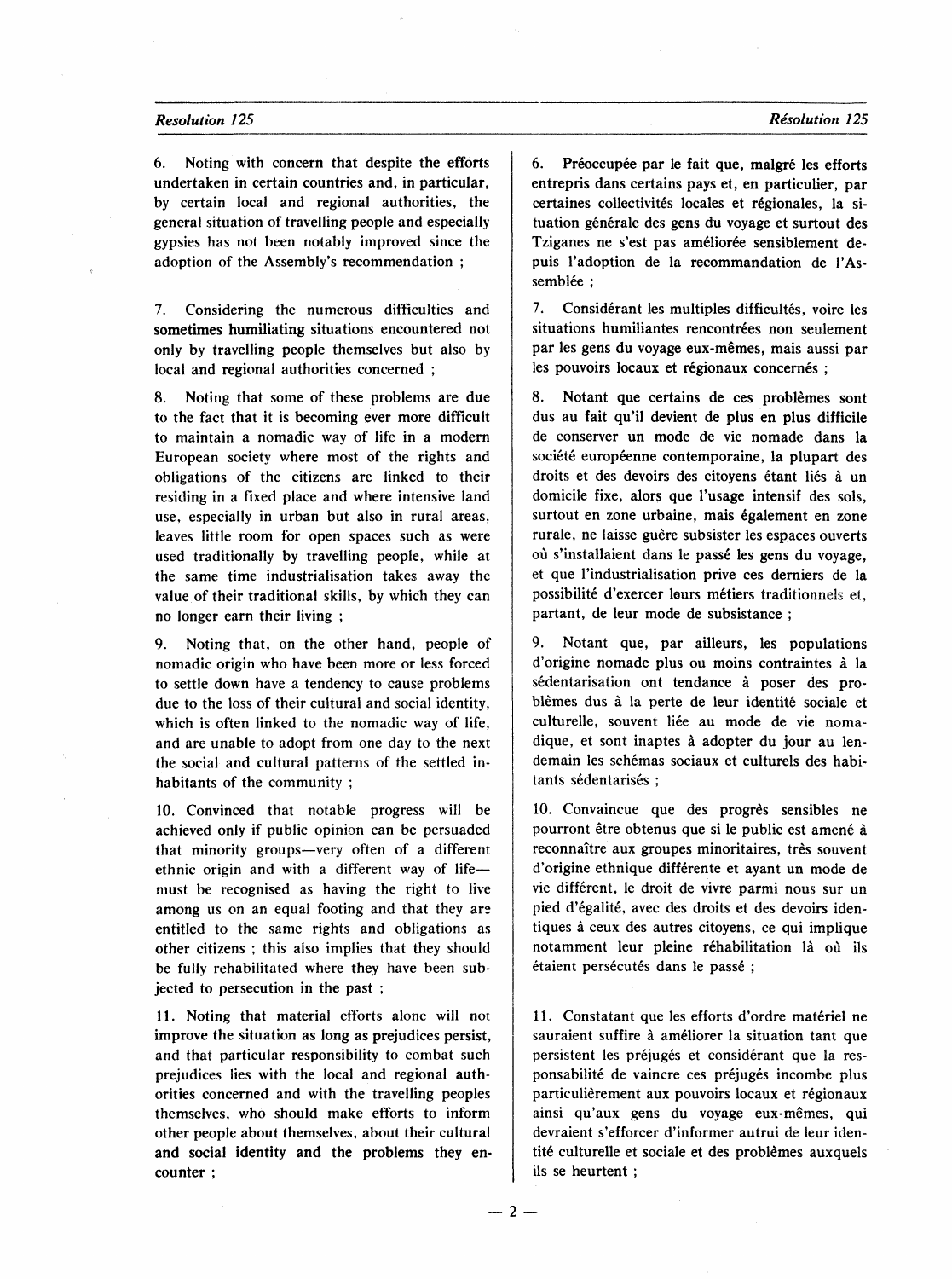12. Conscious of the particular responsibility of local and regional authorities with regard to travelling people, these authorities being the framework within which the necessary facilities have to be created, and being, together with their population and the nomads themselves, the first to suffer from the present lack of adequate policies,

13. Recommends the Committee of Ministers:

i. to remind governments of member states of their duty to provide information about action taken pursuant to Section II of Resolution (75) 13;

ii. to refer the information thus obtained from member governments for an opinion to the Parliamentary Assembly and to the Conference;

iii. to draw up a legal instrument providing that travelling people living in any member country shall have the possibility of obtaining identity papers enabling them to travel at least in all member countries;

iv. to study the possibility of setting up a solidarity fund, within the framework of the Council of Europe, to cover the cost of general measures of assistance for nomads, including measures to be taken in the field of the promotion of their cultural identity. Contributions of member states to such a fund should be proportionate to their population and per capita income, regardless of the number of travelling people, since the problem must be considered as a common European heritage. The fund should cover, in particular, the expenditure incurred by municipalities and regions;

v. to consider the possibility of adding an article to the Convention for the Protection of Human Rights and Fundamental Freedoms in order to ensure more effective protection for the rights of minorities, as requested by the Conference in Resolution 97 (1978), paragraph 14;

vi. to study the feasibility of setting up, within the framework of the Council of Europe, an information centre about travelling people, as a European contribution to overcoming prejudices and discrimination and compensating for the injustices suffered in the past; this objective should of course be pursued in close contact with the nomads; it should provide information not only for nomads themselves, but also for the municipalities and regions concerned;

12. Consciente de la responsabilité particulière des pouvoirs locaux et régionaux à l'égard des gens du voyage, dès lors que c'est à eux qu'il appartient de prendre les dispositions nécessaires et qu'ils sont, avec la population et les nomades eux-mêmes, les premiers à souffrir de l'inadéquation des politiques actuelles,

13. Recommande au Comité des Ministres:

i. de rappeler aux gouvernements des Etats membres qu'ils doivent signaler les mesures prises conformément à la section II de la Résolution (75) 13;

ii. de renvoyer les informations ainsi fournies par les gouvernements membres pour avis à l'Assemblée parlementaire et à la conférence;

iii. d'élaborer un instrument juridique garantissant aux gens du voyage vivant dans un pays membre la possibilité d'obtenir des pièces d'identité leur permettant de voyager au moins dans l'ensemble des pays membres;

iv. d'étudier la possibilité de créer, dans le cadre du Conseil de l'Europe, un fonds de solidarité afin de couvrir les dépenses liées aux mesures générales d'assistance aux nomades, y compris les mesures à prendre pour la promotion de leur identité culturelle. Les contributions des Etats membres à un tel fonds devraient être proportionnelles à leur population et aux revenus par habitant, quel que soit le nombre de gens du voyage, le problème devant être considéré comme un héritage européen commun. Le fonds devrait couvrir notamment les dépenses assumées par les municipalités et les régions;

v. de reconsidérer la possibilité d'ajouter un article à la Convention de sauvegarde des Droits de l'Homme et des Libertés fondamentales, de manière à mieux garantir les droits des minorités, conformément au vœu exprimé par la conférence au paragraphe 14 de la Résolution 97 (1978);

vi. d'étudier la possibilité de créer dans le cadre du Conseil de l'Europe un centre d'information sur les gens du voyage, à titre de contribution européenne à la lutte contre les préjugés et la discrimination et de compensation pour les injustices subies dans le passé ; cet objectif devrait évidemment être poursuivi en collaboration étroite avec les nomades; le centre devrait fournir des informations, non seulement aux nomades euxmêmes, mais aussi aux municipalités et aux régions concernées;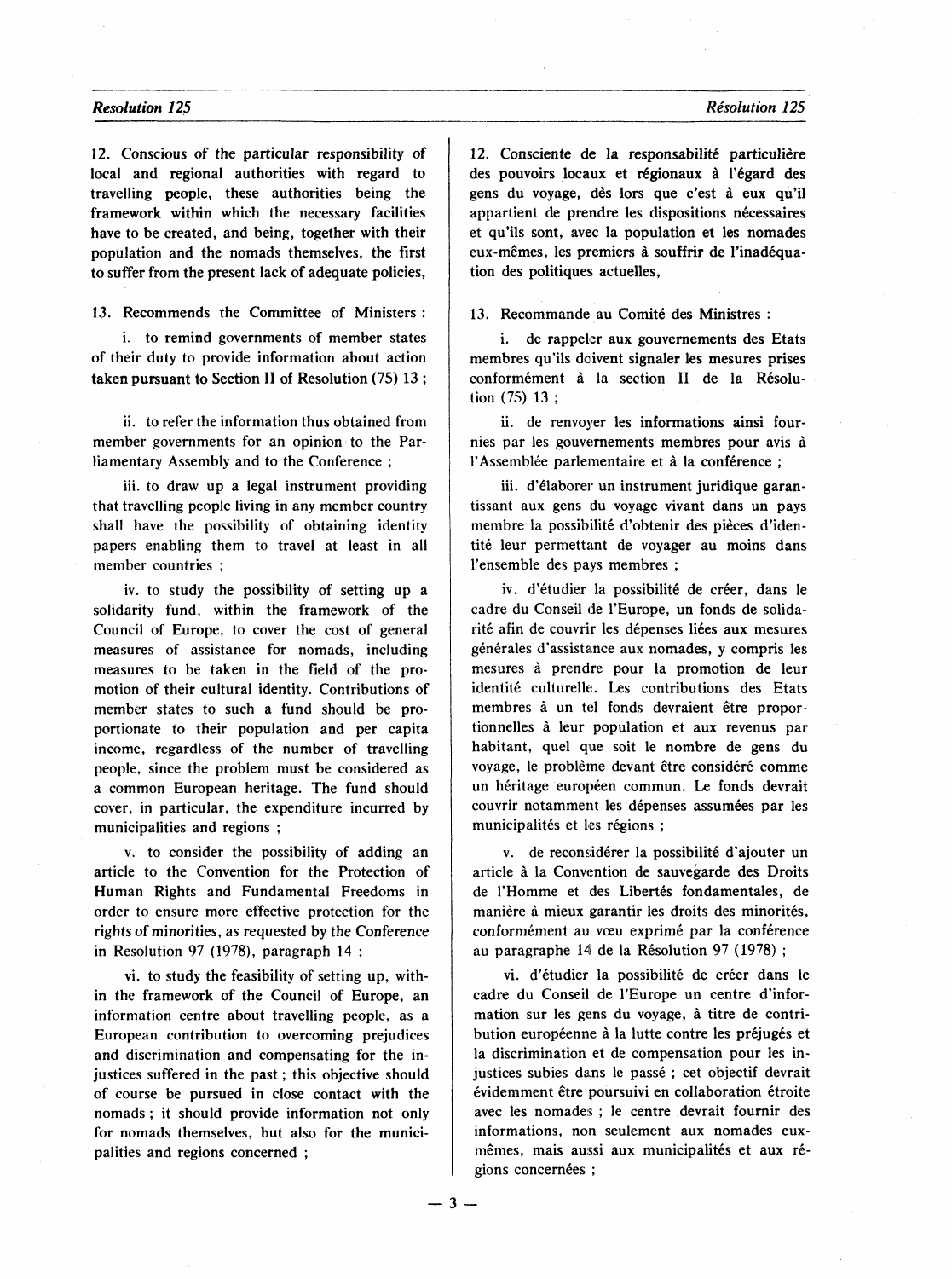vii. to consider the possibility of designating, within the Council of Europe, a mediator for the problems of the nomads to be appointed by the Committee of Ministers upon nomination by the CLRAE. He should be an independent person entrusted in particular with the task of reviewing the progress made in the implementation of Resolution (75) 13 and maintaining continuous contact with representatives of the nomads and the bodies in each country dealing with matters relating to nomads, and especially local and regional authorities;

14. Calls upon the governments of member states:

i. to sign and ratify, in so far as they have not already done so:

 $-$  the Convention relating to the Status of Stateless Persons (28 September 1954),

- the Convention on the Reduction of Statelessness (30 August 1961),

- the Convention on the Reduction of Cases of Statelessness (8 September 1972),

- the Protocol relating to the Status of Refugees (31 January 1967);

ii. to recognise Romanies and other specific nomadic groups such as Samis as ethnic minorities and, consequently, to grant them the same status and advantages as other minorities may enjoy; in particular concerning respect and support for their own culture and language;

iii. to make provision, at national level, for an equalisation system designed to allow reimbursement of expenses incurred by local and regional authorities in favour of nomadic people, in order to encourage such authorities to take the necessary measures, especially in providing fullyequipped caravan sites, without having to impose the whole financial burden on their own population;

iv. to provide the Council of Europe with the necessary information concerning the implementation of measures pursuant to Section II of Resolution (75) 13;

15. Calls upon the Commission of the European Community to provide, in due course, full information to local and regional authorities, about the outcome of the studies undertaken on "nomadic families and poverty" in the context of its programme to combat poverty;

vii. d'étudier la possibilité de désigner, dans le cadre du Conseil de l'Europe, un médiateur pour les problèmes des nomades, à nommer par le Comité des Ministres, après désignation par la CPLRE. Ce médiateur serait une personnalité indépendante, chargée notamment de faire le point sur les progrès accomplis dans la mise en œuvre de la Résolution (75) 13 et de maintenir des contacts permanents avec les représentants des nomades et les organismes s'occupant, dans chaque pays, des questions ayant trait aux nomades, et notamment les collectivités locales et régionales :

14. Invite les gouvernements des Etats membres:

i. à signer et à ratifier, s'ils ne l'ont pas encore fait:

- la Convention relative au statut des personnes apatrides (28 septembre 1954),

- la Convention sur la réduction de l'apatridie (30 août 1961),

 $-$  la Convention sur la réduction des cas d'apatridie (8 septembre 1972),

- le Protocole relatif au statut des réfugiés (31 janvier 1967);

ii. à reconnaître comme minorité ethnique les Tziganes et d'autres groupes nomades tels que les Samis et, partant, à leur accorder le même statut et les mêmes avantages qu'aux autres minorités, notamment en ce qui concerne le respect et la sauvegarde de leur culture et de leur langue;

iii. à prévoir au niveau national un système de péréquation permettant le remboursement des frais engagés par les pouvoirs locaux et régionaux en faveur des populations nomades, de manière à encourager ces collectivités à prendre les mesures nécessaires et à fournir notamment des terrains de stationnement dûment équipés sans être contraintes de faire supporter la totalité de la charge financière à leur propre population;

iv. à informer le Conseil de l'Europe des mesures prises conformément à la section II de la Résolution (75) 13;

15. Invite la Commission de la Communauté européenne à informer, le moment venu, les collectivités locales et régionales des conclusions des études entreprises sur « les familles nomades et la pauvreté » dans le cadre de son programme destiné à combattre la pauvreté ;

Résolution 125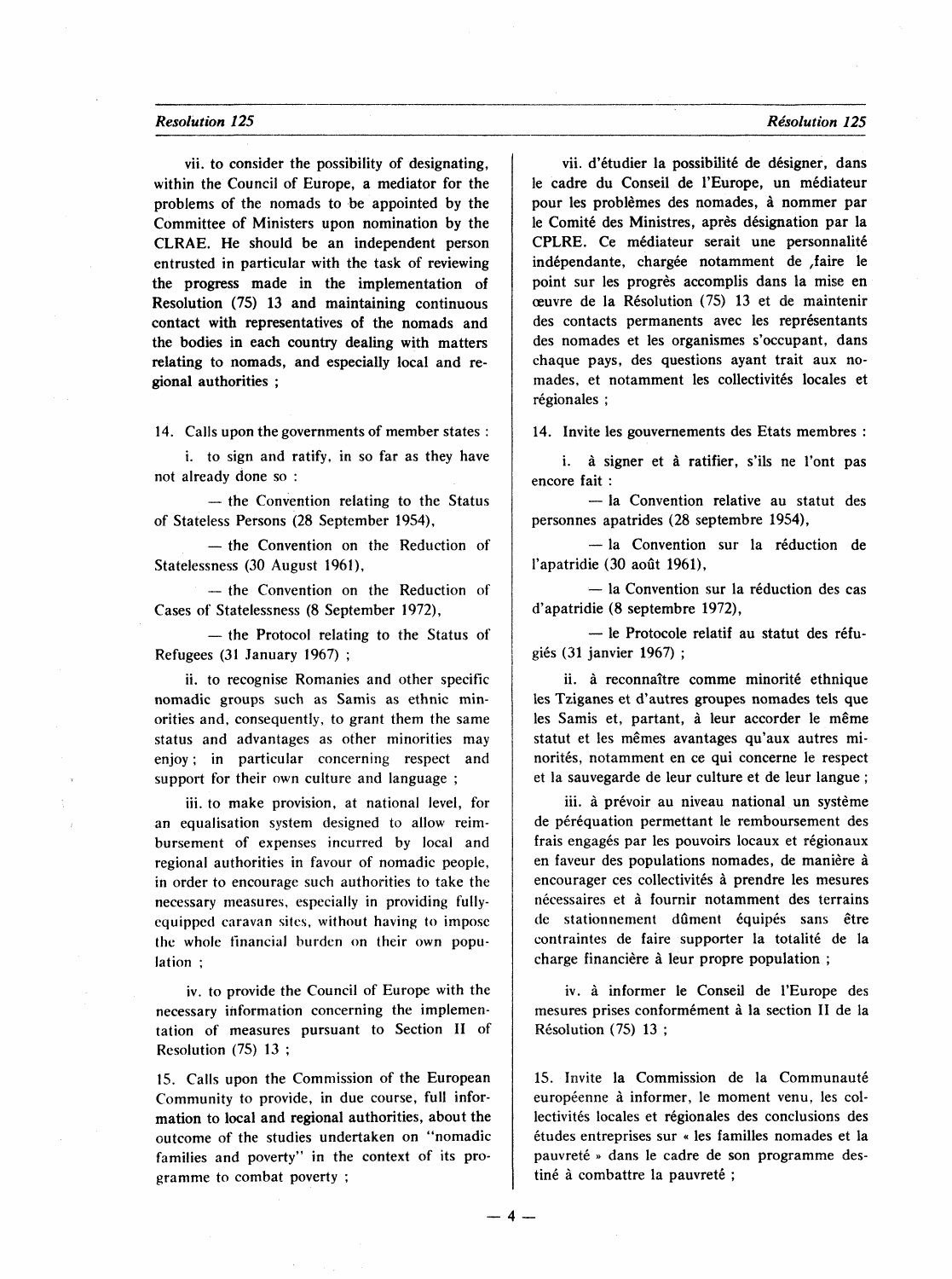16. Calls upon local and regional authorites:

i. to take the necessary measures in order to provide camping and housing facilities as set out in the appendix to Resolution (75) 13, Section B, and in Appendix II to the report presented to the Parliamentary Assembly in 1969 (Doc. 2629);<sup>1</sup>

ii. to create, to this end, where possible, associations between the municipalities concerned, in order to provide the necessary equipment at the most efficient level;

iii. to seek the participation and the support of the nomads themselves for any such measures and to let them take an active part in the administration of any facilities provided;

iv. to help to overcome prejudices in providing full information about the origins, ways of life, living conditions and aspirations of the nomads to other citizens, or, still better, to give their full support whenever travelling people themselves propose to organise this type of information;

17. Calls upon travelling people themselves:

i. to seek, with an open mind, to give full information to other people about their own cultural and social identity, such information being the best guarantee against discrimination and prejudice;

ii. to co-operate in the search for ways and means of adapting themselves to inevitable changes in modern society without sacrificing their traditional identity and values;

iii. to accept the necessary minimum of administrative constraints in order to allow them to maintain their own way of living in our modern society;

18. Asks the Council for Cultural Co-operation (CDCC):

i. to make provision in its work programme for a thorough study of the education and vocational training problems of nomads with a view to drawing up strategies for the implementation of items A.3 and C of the appendix to Resolution (75) 13;

ii. to prepare, as part of its work on intercultural education, information on dossiers for teachers on the history, culture and family life of 16. Invite les pouvoirs locaux et régionaux:

i. à prendre toutes les mesures nécessaires au stationnement et au logement des nomades, conformément aux indications données dans l'annexe de la Résolution (75) 13, section B et dans l'annexe II du rapport présenté en 1969 à l'Assemblée parlementaire (Doc. 2629)<sup>1</sup>;

ii. à créer, à cette fin, lorsque cela est possible, des syndicats intercommunaux, de manière à fournir l'équipement nécessaire avec le maximum d'efficacité;

iii. à susciter la participation et le soutien des nomades eux-mêmes pour l'ensemble de ces mesures, et à leur laisser prendre une part active dans l'administration des équipements existants;

iv. à aider à combattre les préjugés en donnant aux autres citoyens toute information sur les origines, les modes et conditions de vie et les aspirations des nomades ou, mieux encore, à soutenir pleinement les gens du voyage eux-mêmes chaque fois qu'ils proposent d'organiser une telle campagne d'information;

17. Invite les gens du voyage eux-mêmes:

i. à s'efforcer de donner aux autres habitants des informations objectives sur leur identité culturelle et sociale, de telles initiatives étant la meilleure garantie contre la discrimination et les préjugés;

ii. à coopérer dans la recherche de moyens d'adaptation aux transformations inévitables de la société contemporaine sans renoncer à leur identité et à leurs valeurs traditionnelles;

iii. à accepter un minimum de contraintes administratives nécessaires pour leur permettre de conserver leur mode de vie nomadique dans la société moderne;

18. Demande au Conseil de la coopération culturelle (CDCC):

i. de prévoir dans son programme de travail une étude approfondie des problèmes d'éducation et de formation des nomades visant à élaborer des stratégies de mise en œuvre des points A.3 et C de l'annexe à la Résolution (75) 13;

ii. de préparer, comme part de son travail en matière d'éducation interculturelle, des dossiers d'information pour enseignants sur l'histoire,

 $-5 -$ 

<sup>1.</sup> Both texts are appended to Mr Lieuwen's report.

<sup>1.</sup> Les deux textes sont annexés au rapport de M. Lieuwen.